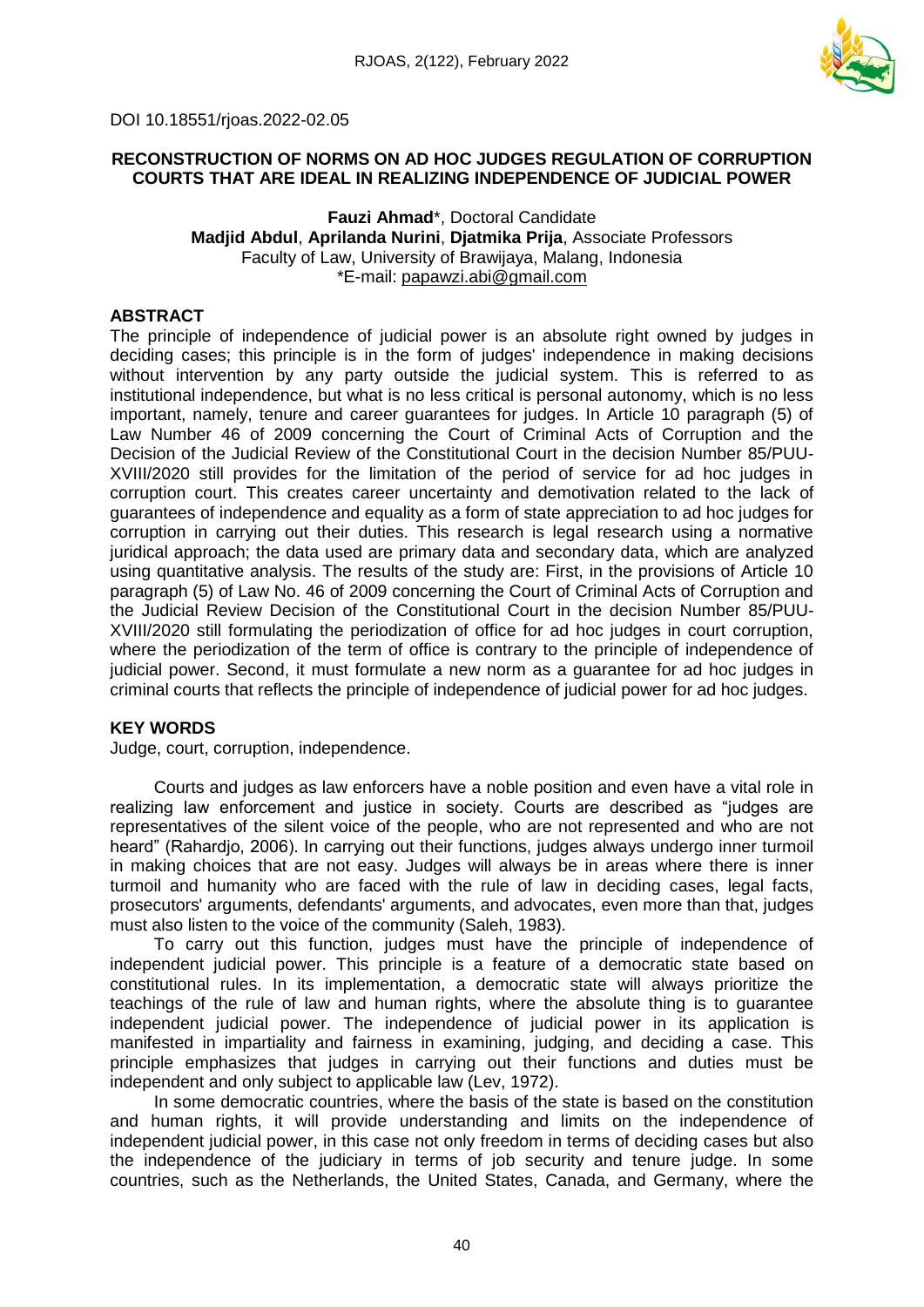

regulation of work rights and the term of office of judges is guaranteed, personal independence of power is guaranteed with job guarantees and a long term of office. In these countries, judges have certified a lifetime term of office depending on their good behavior (Berger, 1970). This means that as long as the judge has a good attitude towards life (during good behavior), his term of office will be given for life.

Sandra Day O'Connor, a Supreme Court Justice in the United States, emphasized the need for job guarantees and tenure for judges to guarantee the independence of judicial power if judges are elected regularly. Within a certain time, judges will have a sense of being at stake in every decision which he publishes. Judges should be able to suppress such feelings or distance themselves from actions such as personal relationships; public trust in judicial power can, of course, be reduced to court institutions and judges. Therefore, judges need the certainty of tenure in terms of a long and unrestricted time of office. In addition to the above, it is also necessary to manage accountable court administration to guarantee the existence of independence and independent judicial power in carrying out the functions of the court in examining, adjudicating, and deciding a case.

Connecting the independence of the judiciary with job guarantees and the tenure of judges is an outline of the theory of equality before the law (equality before the law), that equality before the law means that everything is equal in direction and is carried out in the same way, everything similar must be equally provided the same service. This legal principle is intended to achieve equality before the law as the basis for impartiality in court practice, the most important of which is the independence of judicial power. The application of the principle of impartiality guarantees legal certainty or legal certainty in resolving legal issues about the independence of judicial power (Prodjohamidjojo, 2005).

Whereas about the guarantee of independent judicial power for judges, this also applies to ad hoc judges in corruption courts. The security of judicial power is intended to carry out its duties in carrying out the capabilities of judges in examining and deciding cases of criminal acts of corruption. Initially, the Corruption Court was a court established under the provisions of Article 35 of Law Number 30 of 2002 concerning the Corruption Eradication Commission (KPK) and also based on the decision of the Constitutional Court Number 012- 016-019/PUU-IV/2006 dated 19 December 2006, wherein the consideration of its decision the Constitutional Court was in line with Law Number 4 of 2004 concerning judicial power and stated that a separate law could only establish special courts. Therefore the arrangement of courts for criminal acts of corruption must be regulated in a separate law. The Court of Corruption is a special court located in the general court area and the only court that has the authority to adjudicate cases of corruption whose prosecution is carried out by public prosecutors (Sibarani, 2013).

But in practice, the legal provisions in Article 10 paragraph (5) of Law Number 46 of 2009 concerning the Court of Criminal Acts of Corruption which states: "Ad hoc judges as referred to in paragraph (4) for a term of office of 5 (five) years and can be appointed return for 1 (one) term of office", with the provisions of this article, the term of office of ad hoc judges for corruption crimes is determined for five years and can be reappointed for 1 (one) term of office. And also in the Judicial Review Decision of the Constitutional Court in Decision Number 85/PUU-XVIII/2020.

The provisions of Article 10 paragraph (5) of Law Number 46 of 2009 concerning the Court of Criminal Acts of Corruption and also the Decision of the Constitutional Court in decision Number 85/PUU-XVIII/2020 provides career uncertainty as an Adhoc judge in the court of corruption, the provisions of this Article also cause demotivation related to the lack of guarantees of independence and equality as a form of state appreciation to ad hoc judges for corruption in carrying out their duties.

#### **METHODS OF RESEARCH**

The research method used in this research is using normative juridical methods combined with library data sourced from primary, secondary, and tertiary data. The data collected were analyzed systematically, for the further analysis carried out using descriptive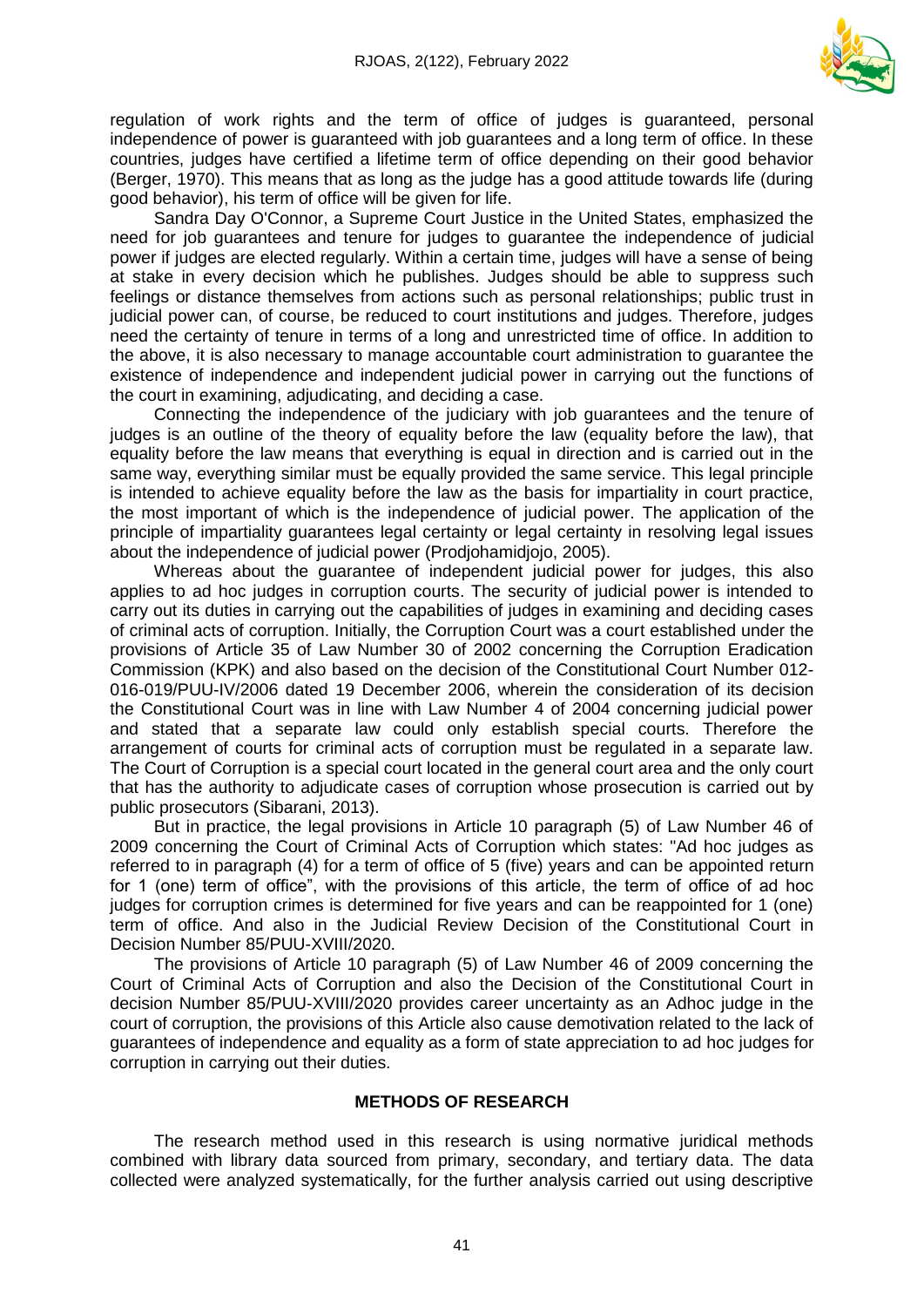

analysis method, which is secondary data processing related to the problem in this study which will be compiled, explained, and interpreted to answer so that conclusions can be drawn regarding the formulation of ideal norms for the future the position of ad hoc judge in the court of corruption.

## **RESULTS AND DISCUSSION**

*Reconstruction of the Ideal Formula Relating to the Term of Office of Ad Hoc Judges in Corruption Courts in the Criminal Justice System.* The main problem in the conflict of norms in the position of ad hoc judges in the court of corruption is as regulated in the provisions of Article 10 paragraph (5) of Law Number 46 of 2009 concerning the Criminal Court and also the decision of the Constitutional Court Number 85/PUU-XVIII/2020 which states "Declaring Article 10 paragraph (5) of Law Number 46 of 2009 concerning the Court of Criminal Acts of Corruption (State Gazette of the Republic of Indonesia of 2009 Number 155, Supplement to the State Gazette of the Republic of Indonesia Number 5074) is contrary to the 1945 Constitution of the Republic of Indonesia and does not have conditionally binding legal force as long as it is not interpreted, "ad hoc judges as referred to in paragraph (4) are appointed for a term of office of 5 (five) years and may be reappointed for 1 (one) term of office without re-selection as long as they are still in office meet the statutory requirements and can be appointed for the next 5 (five) year term with prior First, follow the re-selection process by the applicable laws and regulations. So Article 10 paragraph (5) of Law Number 46 of 2009 concerning the Court of Criminal Acts of Corruption (State Gazette of the Republic of Indonesia of 2009 Number 155, Supplement to the State Gazette of the Republic of Indonesia Number 5074) which originally read "ad hoc judges as referred to in paragraph (4) is appointed for a term of office of 5 (five) years and may be reappointed for 1 (one) term of office", which reads in full, "Ad hoc judges as referred to in paragraph (4) are appointed for a term of office of 5 (five) years. And can be reappointed for 1 (one) term of office without reselection as long as it still meets the requirements of the legislation, and can be reappointed for another 5 (five) year term by first following the re-selection process by the prevailing laws and regulations apply. This provision does not provide guarantees regarding the term of office of ad hoc judges in courts of corruption.

The decision of the Constitutional Court Number 85/PUU-XVIII/2020 presumably still provides a periodization limit and a term limit for judges in hoc criminal courts; the interpretation of the verdict of the constitutional court states that ad hoc judges can be elected for one time period of five years. And maybe re-elected for a second term of five years, and maybe reappointed for another five-year term by following the selection by the prevailing laws and regulations.

The meaning of the decision of the Constitutional Court Number 85/PUU-XVIII/2020, of course, does not guarantee legal certainty for the more ad hoc courts of corruption, while the thing that is a problem and does not provide legal certainty is the existence of a dictum ruling: First, follow the re-selection process by the applicable laws and regulations. The dictum of this decision does not provide guarantees of legal certainty for ad hoc judges in corruption courts; in this case, ad hoc judges for corruption crimes are equivalent to being limited in terms of office even though they must participate in re-selection. This condition, of course, does not provide legal certainty for ad hoc judges in corruption courts.

At the stage of participating in this re-selection, of course, there is no guarantee of legal certainty whether the ad hoc judge in the court of corruption who is currently in office will pass again or not forward. If they are not declared to have passed the selection, the ad hoc judge will be dismissed from his position as an ad hoc judge in the court of corruption. This condition of the course, does not guarantee legal certainty for ad hoc judges in the corruption court.

The dictum in the decision of the Constitutional Court Number 85/PUU-XVIII/2020 is an obstacle and also does not provide legal certainty for ad hoc judges in courts of corruption, the dictum of the Constitutional Court's decision Number 85/PUU-XVIII/2020 still contains a periodization of the term of office of judges. Suppose they are declared to have passed the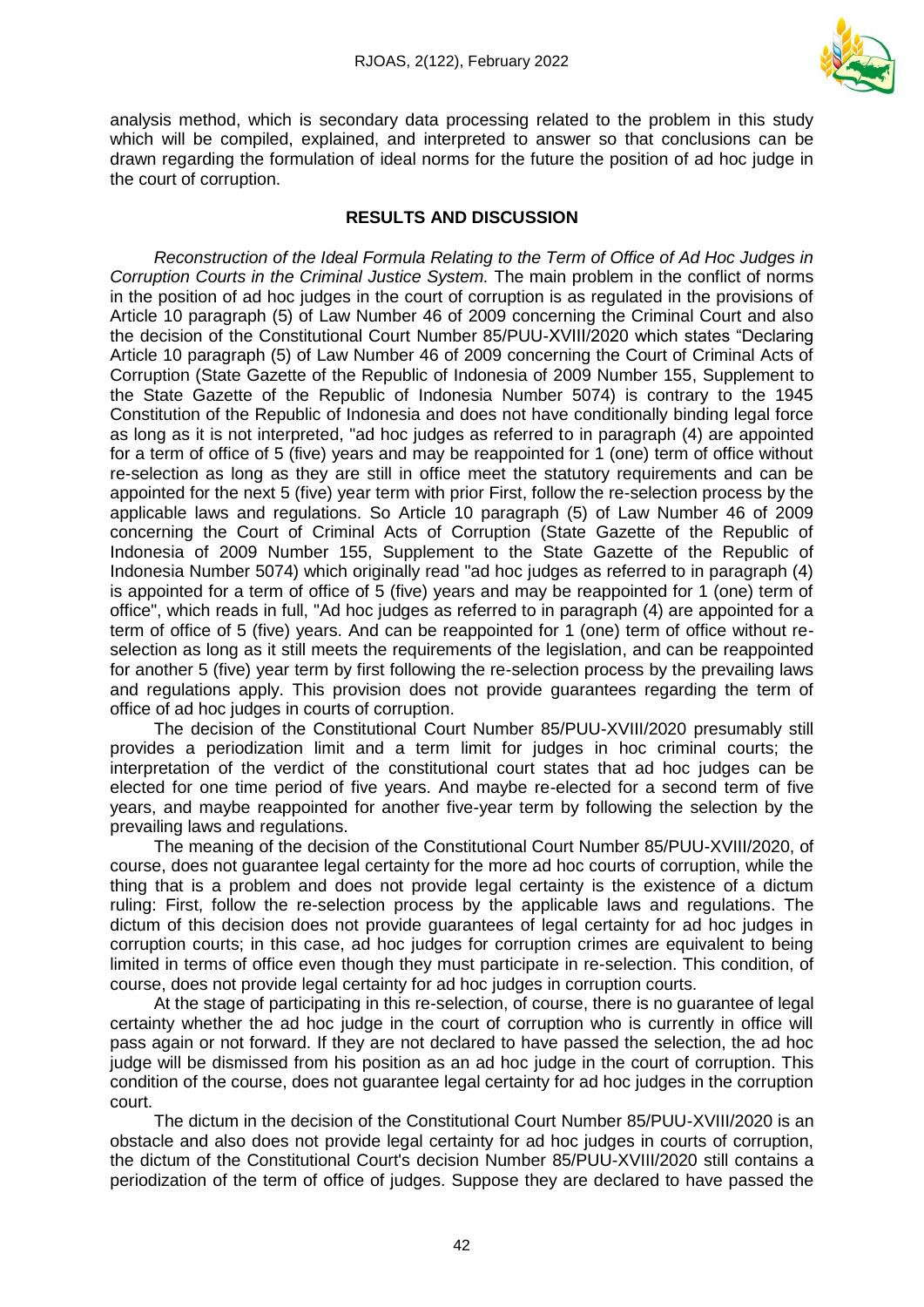

selection process by the applicable laws and regulations. In that case, the ad hoc judge in the corruption court will only serve his term as an ad hoc judge in the corruption court for only 15 years. Of course, this ruling does not provide legal certainty and still limits the term of office of ad hoc judges in courts of corruption with a tenure period.

Periodization of the term of office of ad hoc judges in corruption courts is contrary to the principle of judicial independence. In a broader interpretation, judicial power is not only related to the freedom of judges in refusing external intervention, especially parties who are not involved in a case, but who are not involved less critical is the focus of the judge's independence from the internal aspects of the judge. One form of the inner part of the freedom of judges that is no less important is related to guarantees for the welfare of judges and guarantees for the tenure of judges.

In this case, it is related to the independence aspect of the judge, which is closely related to the guarantee of welfare (income) and also the guarantee of the judge's tenure (career), where this internal aspect then significantly affects the independence of the judge in carrying out the authority of judicial power that comes from within himself. With the guarantee of welfare and guaranteed tenure for judges, the judge will resist all forms of intervention from outside parties. Judicial power, which is no less critical is related to the welfare of judges. According to Sadli Isra, the independence of judges is not only focused on one point, which is connected to independence in terms of deciding cases, but other than that, what is no less critical is related to the independence of judges, namely job and position guarantees. judge (Wadji, 2018).

For example, judges and prosecutors in the Netherlands are given guarantees of independent judicial power to carry out their work and career for a lifetime. Job guarantees and tenure for judges and prosecutors are made based on rules set by the King. The essence of the determination of this King is as a form of guarantee for the implementation of independent judicial power for judges who work are given the freedom to decide cases and are bound by written and unwritten legal rules (Hadjon, 1989).

About the independence in terms of job security and job security for judges, as exemplified in a country with a Commonwealth legal system, the principle of freedom of judicial power is given to judges as a guarantee for their profession. The guarantee of the independence of judicial power is given so that judges avoid conflicts of interest from outside parties who have no interest in the case, promises of independence of judicial power are guaranteed in the constitution. The constitution also guarantees the existence of an independent body called the Commonwealth Jurisdiction, whose task is to appoint judges, regulate the retirement age of judges, and recommend the office of judges as permanent (Smit, 2015).

About the retirement age and permanent position of judges, it is a recommendation for judges in their office to serve for a long term. This also applies to the tenure of judges at the appellate level and also at the Supreme Court level. The constitution also regulates the retirement period of judges, where the retirement period of judges may not conflict with the principle of independence of judicial power and the principle of retroactivity. Previously, the retirement age for judges in Commonwealth countries was 60 (sixty) years, but later it was revised to 70 (seventy) years. The revision of the long retirement age of judges is intended to eliminate the risk to judges after retirement and as a guarantee of protection and respect for the judge profession (Smit, 2015).

Based on the explanation above, the periodization of tenure for ad hoc judges in courts of corruption is a threat to the principle of independence of judicial power, especially for ad hoc judges in corruption courts. The judiciary in terms of guarantees of tenure and the position of judges.

*Formulation of Ideal Norms as Guarantee of Independence of Independent Judicial Powers for Ad Hoc Judges in Corruption Courts.* Based on the criteria mentioned above, the formulation and formation of legal regulations can be reconstructed regarding the position of ad hoc judges in courts of corruption in the criminal justice system. Then the regulation of norms relating to the tenure of ad hoc judges in courts of corruption is as follows: "The term of office of ad hoc judges is for 5 (five) years and can be reappointed up to retirement age by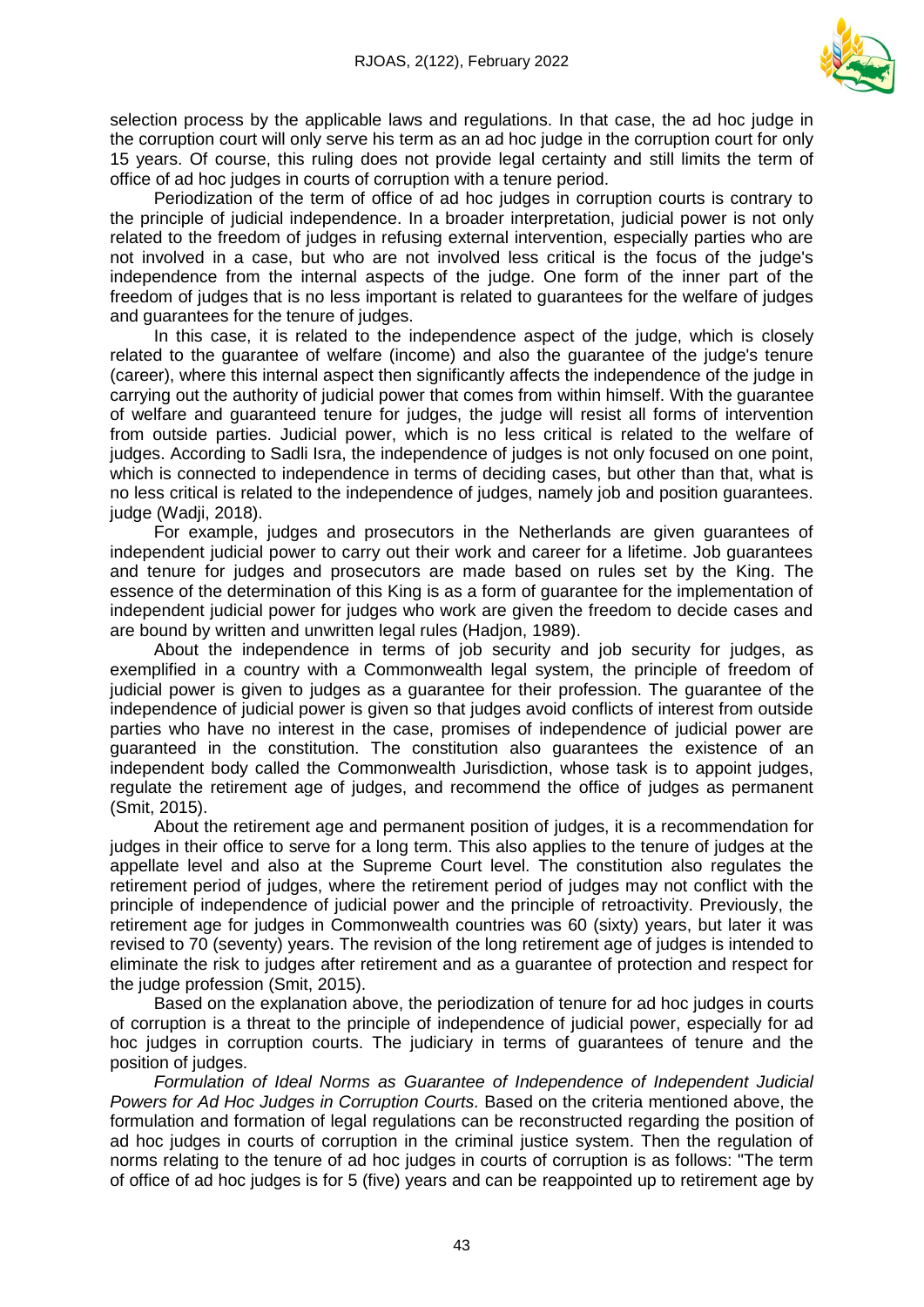

the retirement age of career judges, which is 65 (sixty-five) years for ad hoc judges at the district court and 67 (sixty-seven) years for ad hoc judges at the Supreme Court of the Republic of Indonesia".

The formulation of the ideal norm is a formulation of norms that was born based on the perspective of freedom of judicial power, which should create equality for ad hoc judges in courts of corruption, in reality, the position of ad hoc judges in courts of corruption must be equal in position with judges in special courts other.

The formulation of the ideal norms should prioritize the existence of equality with judges in the area of general courts and state administrative courts. The statutory provisions state that it is related to the guarantee of tenure, which is regulated in the public court area and the state administrative court area, namely saying that there is a limit for honoring dismissal at 67 years. The provisions are contained in:

1. Article 19 paragraph (1) of Law no. 49 of 2009 concerning the Second Amendment to Law Number 2 of 1986 concerning General Courts which states:

The chairman, deputy chairman, and court judges are honorably dismissed from their positions because they have reached the age of 65 (sixty-five) years for the chairman, deputy chairman, and district court judges, and 67 (sixty-seven) years for the chairman, deputy chairman, and high court judges

2. Article 18 paragraph (1) and Article 38A of Law Number 50 of 2009 concerning the second amendment to Law Number 7 of 1989 concerning the Religious Courts, which states:

The chairman, deputy chairman and judges of the courts are honorably dismissed from their positions, among others being 65 (sixty-fifty years old for elders, vice-chairmen and judges of the Religious Courts, and 67 (sixty-seven) years for chairmen, deputy chairmen and judges at the religious high court.

3. Article 19 paragraph (1) and Article 38A of Law Number 50 of 2009 concerning the Second Amendment to Law Number 5 of 1986 concerning the State Administrative Court which states:

The chairman, deputy chairman and judges of the courts are honorably dismissed from their positions, among others because they have reached the age of 65 (sixty-five) years for the chairman, deputy chairman, and judges of the state administrative court, and 67 (sixtyseven) years for the chairman. Deputy Chair, and judges of the state administrative high court.

Therefore, with the stipulation of the ideal norm for ad hoc judges in courts of criminal acts of corruption, it can become the norm determined by law about job guarantees and the term of office of ad hoc judges in courts of criminal acts of corruption that are fair and just, namely, where the tenure with job guarantees and the assignment of ad hoc judges in courts of corruption is the same as the provisions for honoring dismissal from the position of judges who reach the retirement age limit for judges in general courts and state administrative courts.

In addition to the provisions of the law as mentioned above, in reality, the position of ad hoc judges for criminal acts of corruption can be equated as well as ad hoc tax judges, ad hoc judges at the Industrial Relations Court (PHI) and also judges at the Constitutional Court. Whereas equality for ad hoc judges in the Corruption Court should refer to the Jurisprudence of the Constitutional Court as stated in Decision Number 6/PUU-XIV/2016 dated August 4, 2016, in its decision which abolished the periodization of tenure of ad hoc judges at the tax court and equating the retirement age of tax ad hoc judges with the retirement age of high judges at the State Administrative Court.

Also, in the decision of the Constitutional Court Number 49/PUU-XIV/2016 dated February 13, 2016, which in its judgment stated that it removed the period of office of ad hoc judges at the Industrial Relations Court which in its ruling said "the term of office of ad hoc judges is to a period of 5 (five) years and may be reappointed every 5 (five) years as proposed by the Chief Justice of the Supreme Court with prior approval from the proposing institution whose process is by the applicable law.

As well as referring to Law Number 24 of 2003 as amended by Law Number 8 of 2011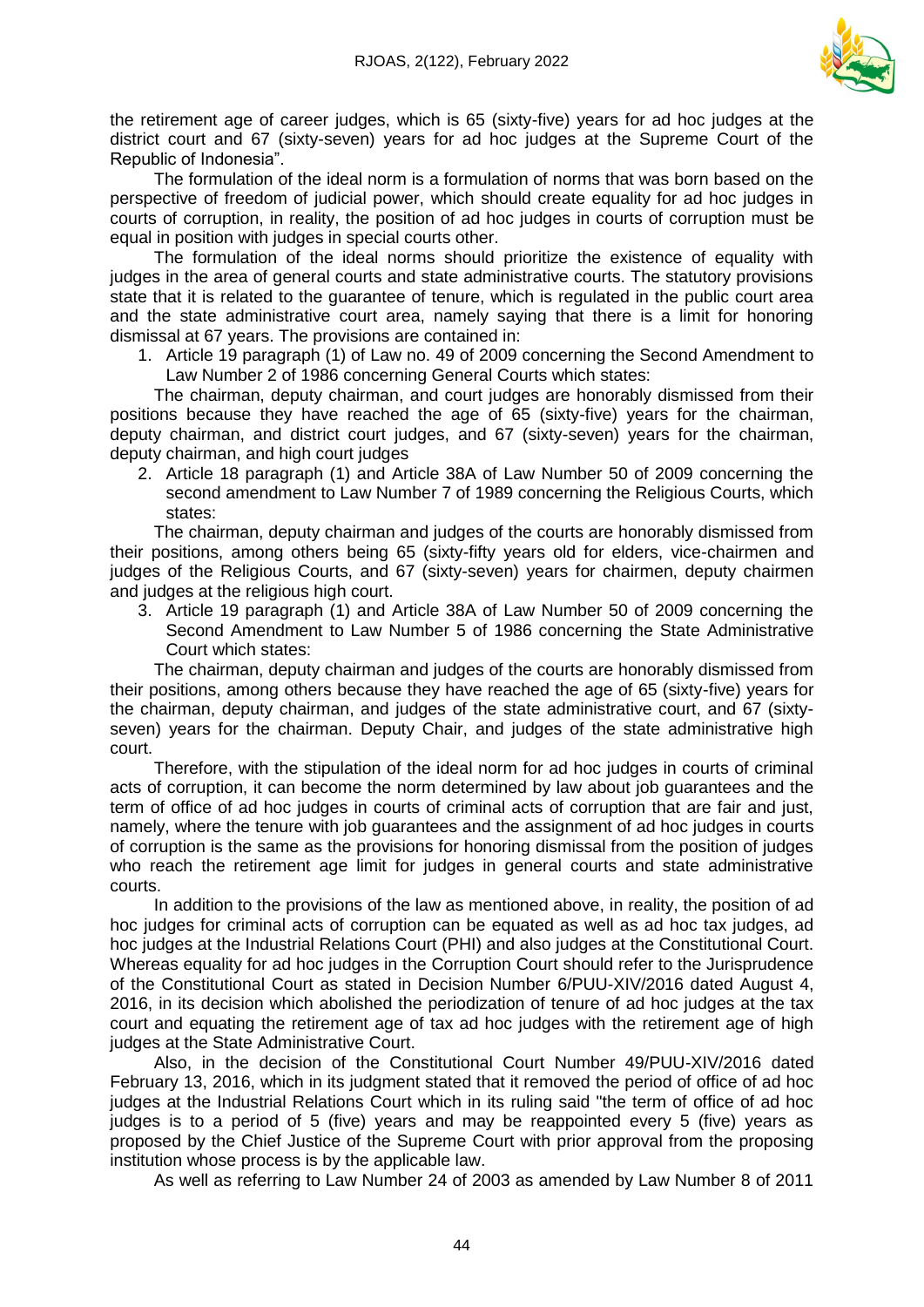

concerning the Constitutional Court regarding the term of office of judges of the Constitutional Court who in principle are also ad hoc judges which stated "constitutional judges who are in office at the time this law is promulgated are deemed to have met the requirements according to this law and end their term of office until the age of 70 (seventy) years as long as the entire duration of office does not exceed 15 (fifteen) years. The provisions mentioned above should be the basis for equality (equal) for ad hoc judges in courts of corruption. The above provisions serve as a reference in the paradigm of equality of treatment and non-discrimination for ad hoc judges, especially ad hoc judges in corruption courts.

By providing ideal article norms for ad hoc judges in courts of corruption, it will guarantee the principle of independence of judicial power as the main principle that has been regulated in the provisions of Article 24 paragraph (1) of the 1945 Constitution, which states, "Judicial power is an independent power to administer justice. to uphold law and justice". By providing an ideal article norm for ad hoc judges in courts of corruption, the courts' position for corruption is also in line with exercising judicial power internationally. Whereby the principles of independence of judicial power as stated in The United Nations Human Rights, Basic Principles on the Independence of the Judiciary, adopted by the Seventh United Nations Congress on the Prevention of Crime and the Treatment of Offenders held at Milan from 26 August to 6 September 1985 and endorsed by General Assembly resolutions 40/32 of 29 November 1985 and 40/146 of 13 December 1985, Number 11 which stated: "The term of office of judges, their independence, security, adequate remuneration, conditions of service, pensions and the age retirement shall be adequately secured by law (judge tenure, independence, security, adequate remuneration, conditions of service, pension, and retirement age must be guaranteed by law or by law)."

Furthermore, Number 12 also states, "Judges, whether appointed or elected, shall have guaranteed tenure until mandatory retirement age or the expiry of their term of office, where such exists position until their retirement age or the end of their term of office). In addition, in The International Bar Association Minimum Standards of Judicial Independence (Adopted 1982) letter C regarding the Terms and Nature of Judicial Appointments number 22 states, "Judicial appointments should generally be for life, subject to removal for cause and compulsory retirement at an age fixed by law at the date of grant.

Meanwhile, at number 30, it states, "A judge shall not be subject to removal unless because of a criminal act or through gross or repeated neglect or physical or mental incapacity they have shown themself manifestly unfit to hold the position of the judge (a judge may not be dismissed except for reasons of committing a crime or for neglecting his duties repeatedly or because of his inability to be manifestly unfit to serve as a judge).

Providing ideal article norms for ad hoc judges in courts of corruption will strengthen the role and function of judicial power in enforcing law and justice, especially about the enforcement of corruption cases in Indonesia, whose existence is in a special court. Ad-Hoc judges in the courts of corruption crimes are judges appointed from outside career judges who meet the requirements of having expertise and experience, our professional, dedicated and have high integrity, live up to the ideals of a state of law and a welfare state with a core of justice, and understand and respect human rights and other requirements determined by laws and regulations, especially those relating to corruption. The existence of ad hoc judges is due to consideration of specific skills or abilities possessed and independence and integrity as ad hoc judges so that they can synergize with career judges in deciding various types of cases faced.

#### **CONCLUSION**

The principle of independence of judicial power is that judges in deciding cases must be independent from interventofand pressure from any party outside the judiciary. Still, the principle of freedom of judicial power that is no less important is the principle of personal independence. This principle is the guarantee of the welfare of judges and contracts for the tenure of judges, but then Article 10 paragraph (5) of Law Number 46 of 2009 concerning the